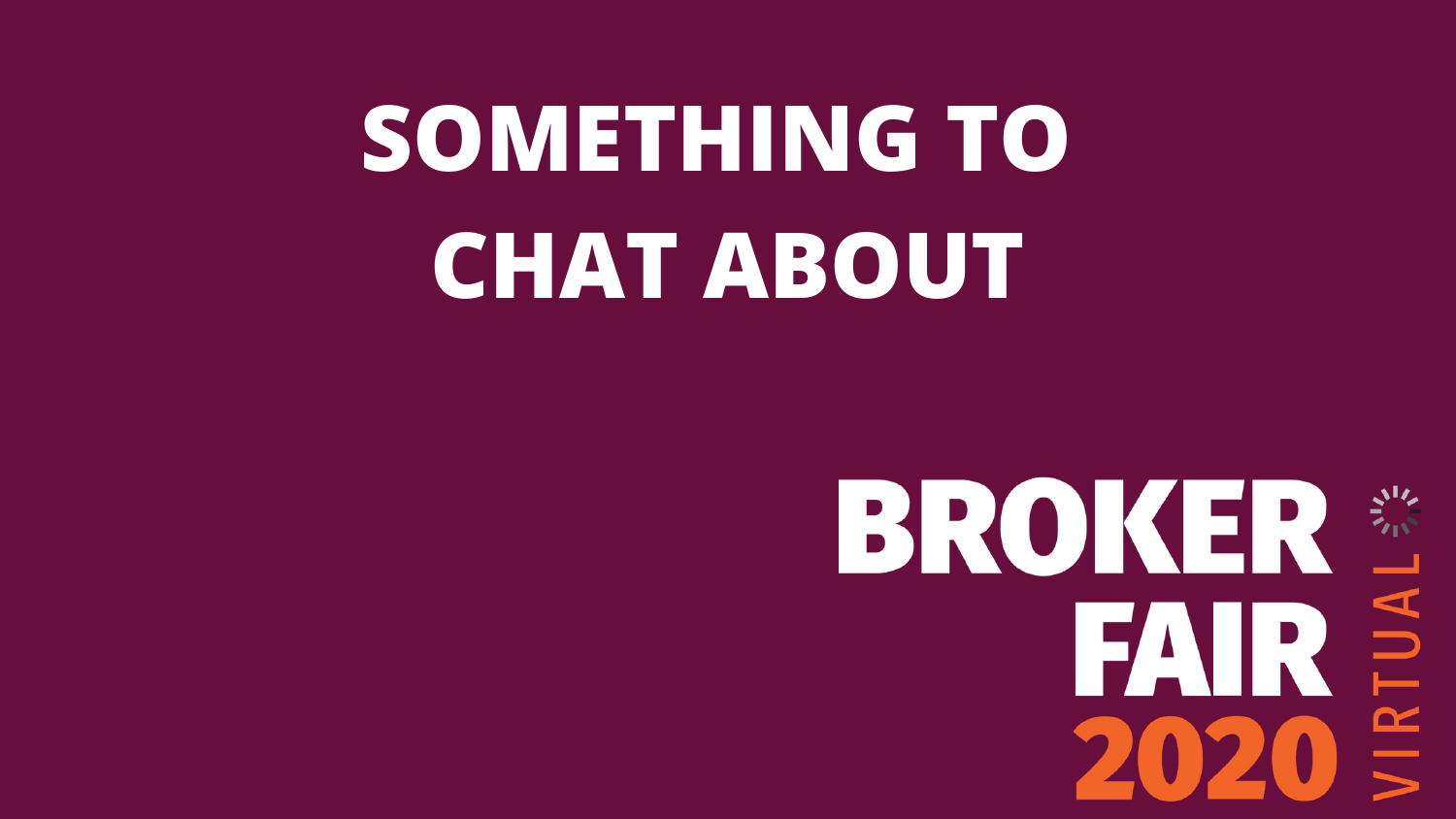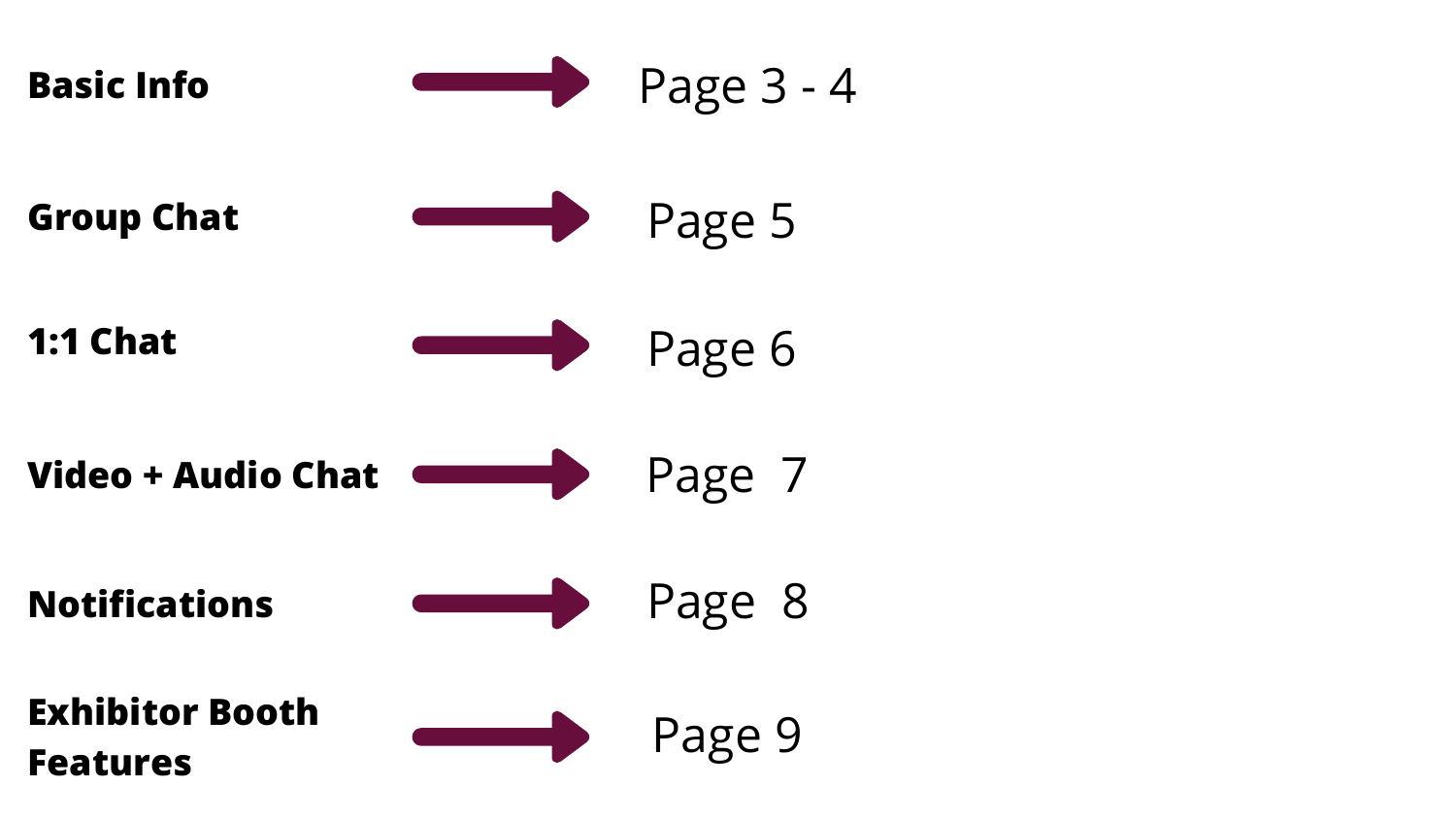### **WHO CAN NETWORK?**

- Booth Reps can network with attendees and other booth reps
- Attendees can network with booth reps and other attendees

## **BASIC INFO**

### **HOW TO NETWORK WITH EXHIBITORS**

- Scroll the exhibitor booths above from left to right, or top to bottom in the Exhibitor's Index to the left
- Click on the pictures to learn more about each exhibitor
- Click "Chat" to join a group discussion and click on a user name for individual chat or to request a video/audio chat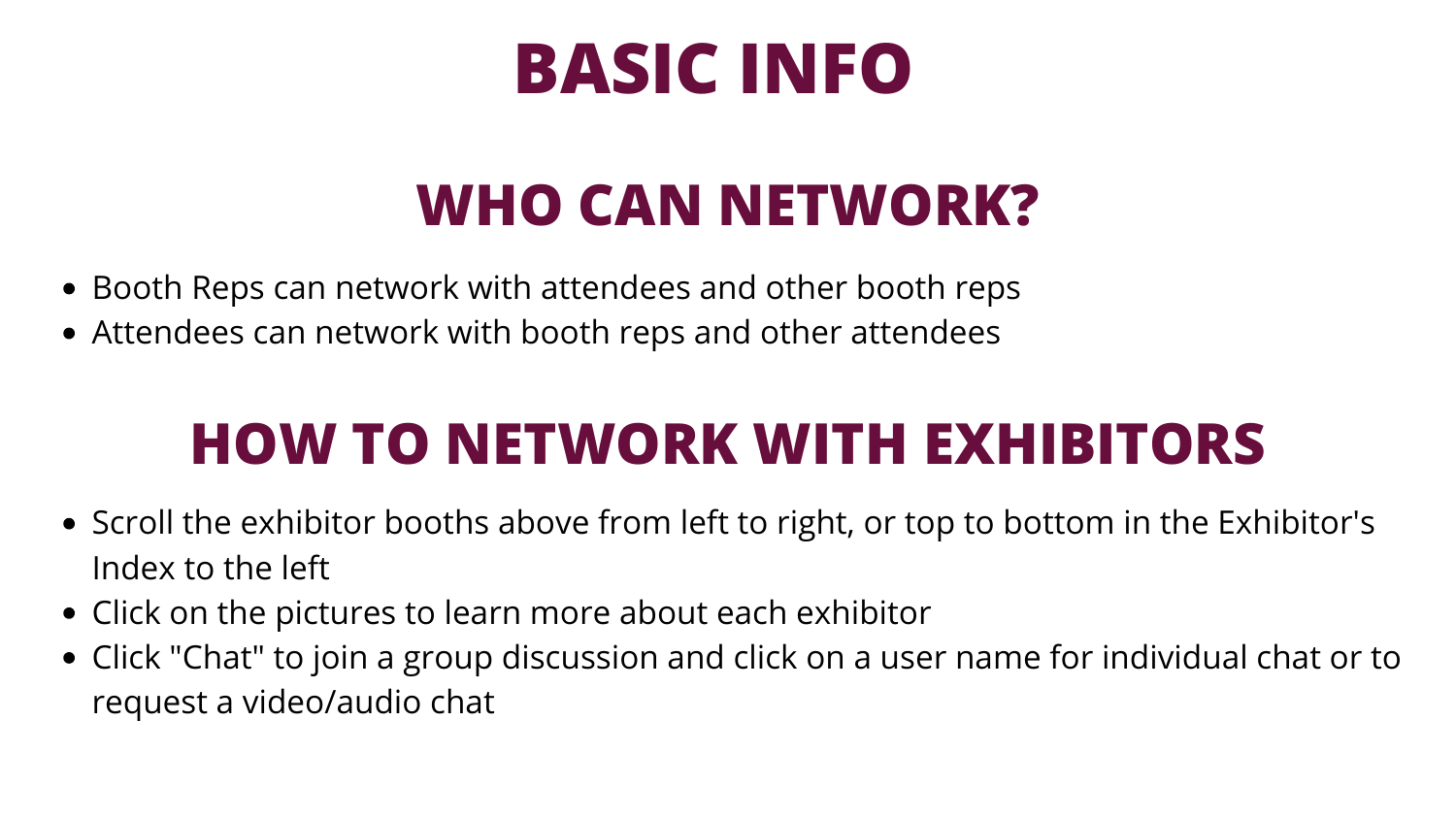## **BASIC INFO**

### **NETWORKING LOUNGE**

### **What is a Virtual Lounge?**

- In the Broker Fair Virtual Networking Lounge, you'll be able to network with attendees virtually during the event by simply tapping on the available attendees, checking out their profile, and then requesting a text, audio or video chat
- $\circ$  Features were designed to facilitate networking and 1:1 socialization in a time when events and meetups have been limited to digital-only connection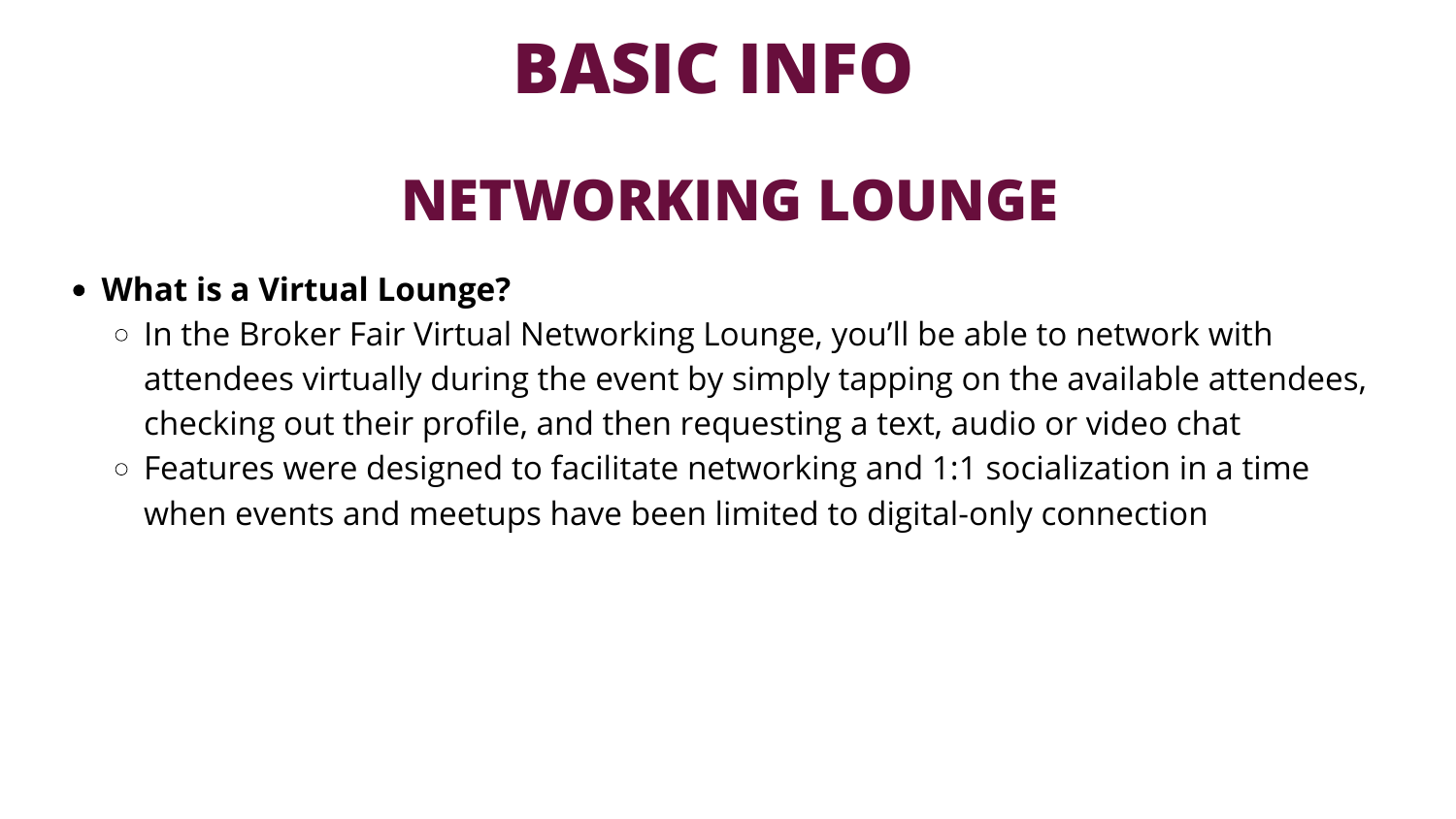### **GROUP CHAT**

- 
- Group chat feature available in every virtual booth and networking lounge Group chat allows text only (video and audio feature only available for private chat) Group chat can be seen by booth reps and online users
- Online users:
	- Attendees that are active in chat room
- Reps and attendees can reply to a specific message by clicking the reply button on the top left of your message. Reply button will appear when you hover the mouse over the message.

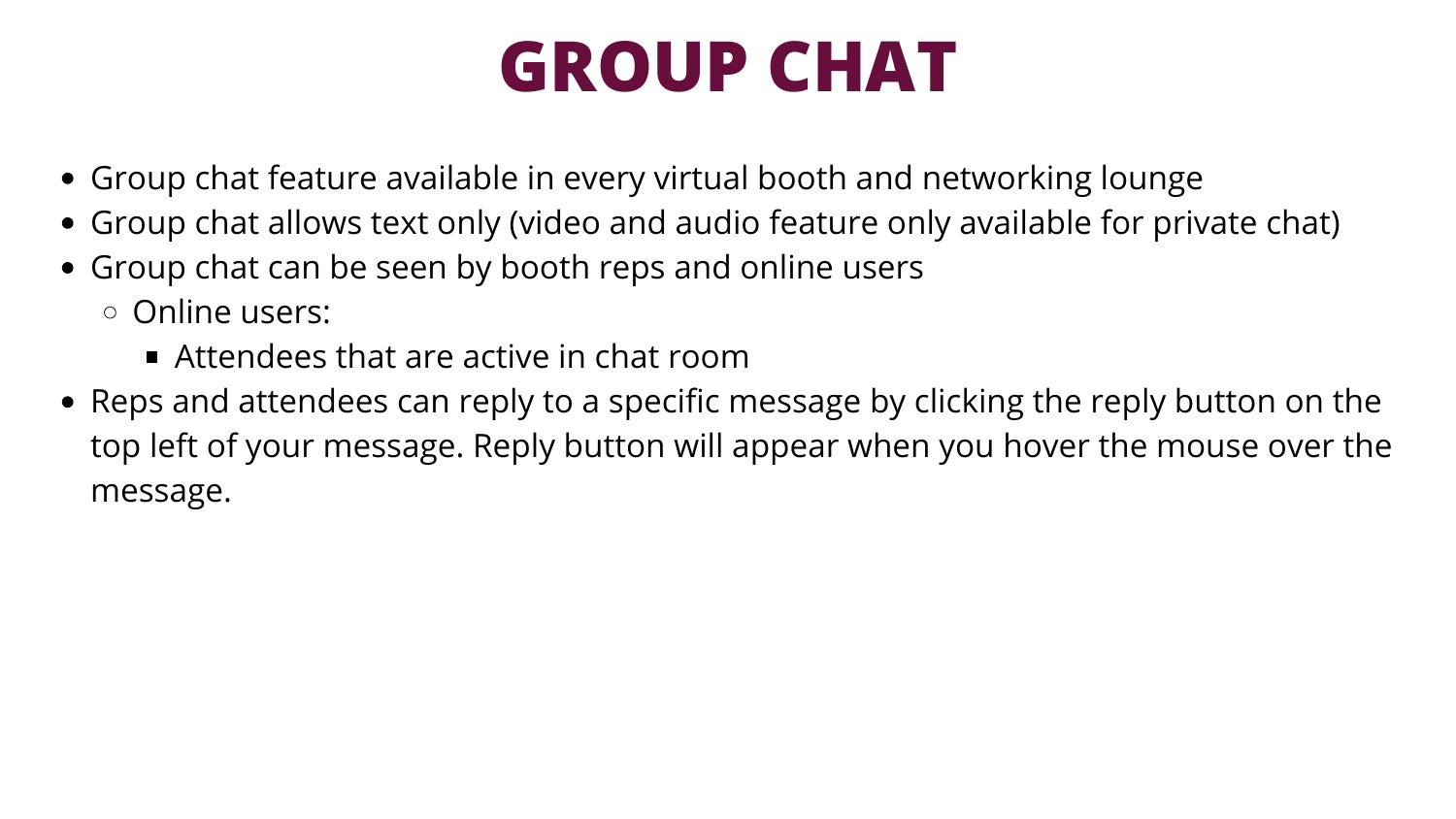## **1:1/PRIVATE CHAT**

- 1:1/Private chat feature available in every virtual booth and networking lounge
- 1:1/Private chat allows text, audio and video chat
	- Avoid using Internet Explorer when taking advantage of this feature
	- $\circ$  Notification will pop up on the screen when someone is trying to audio/video chat
- 1:1/Private chat can only be seen by participants.
	- $\circ$  Conversation is private, secure and not recorded

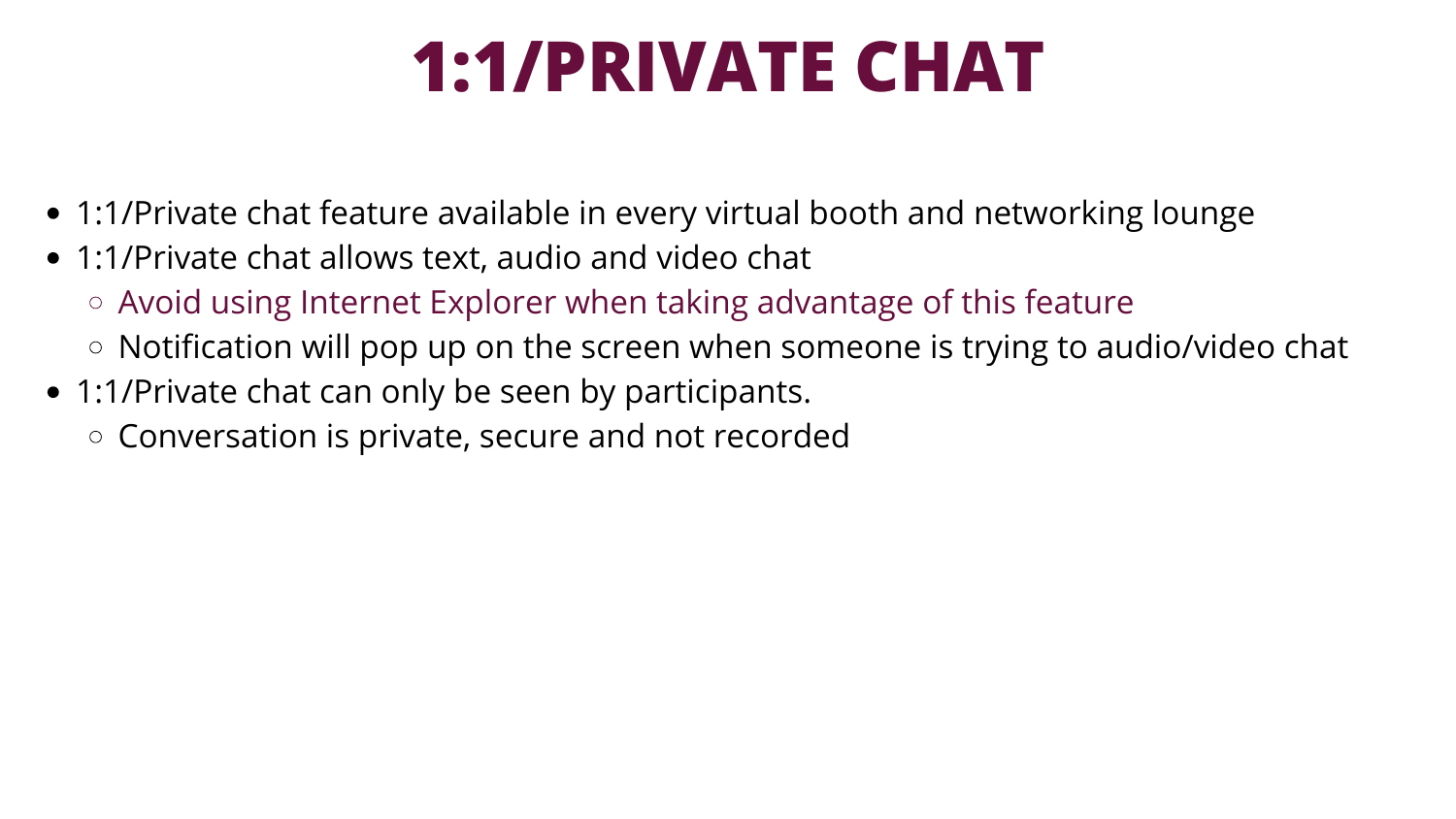## **VIDEO + AUDIO CHAT**

### **Launching audio/video chat**

- $\circ$  Click online user name to view profile and launch private chat
- $\circ$  Click audio or video icon to launch
- Avoid using Internet Explorer when taking advantage of this feature

### **Receiving audio/video chat**

- $\circ$  Notification will pop up on your screen when receiving an audio or video request
- You can accept or deny the request
- Avoid using Internet Explorer when taking advantage of this feature
- $\circ$  Browser must be open to receive notifications

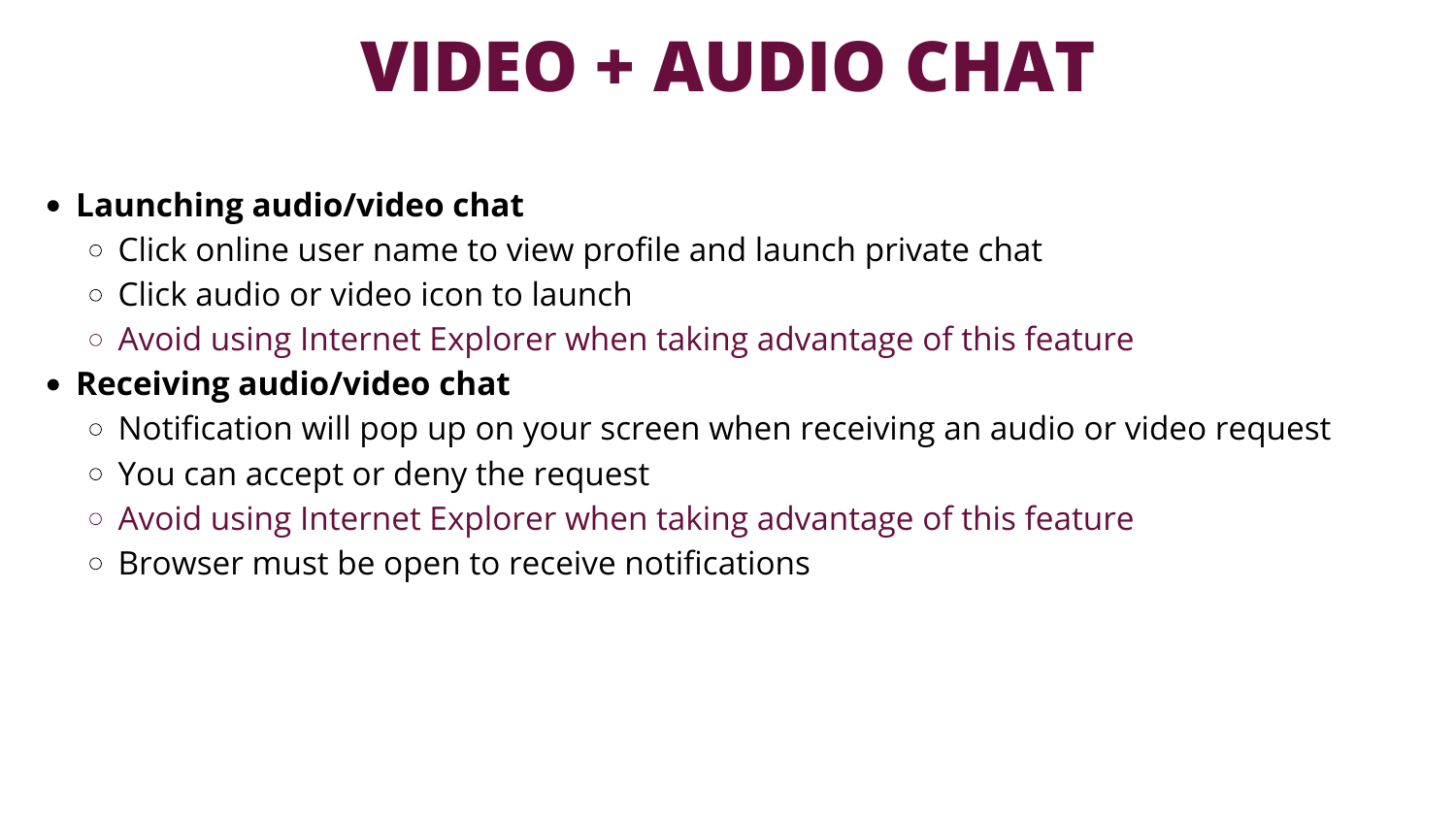### **NOTIFICATIONS**

- Simply leave your browser open to receive notifications for 1:1 chat requests and active chat rooms
- You can freely move between browser tabs without interrupting the notifications